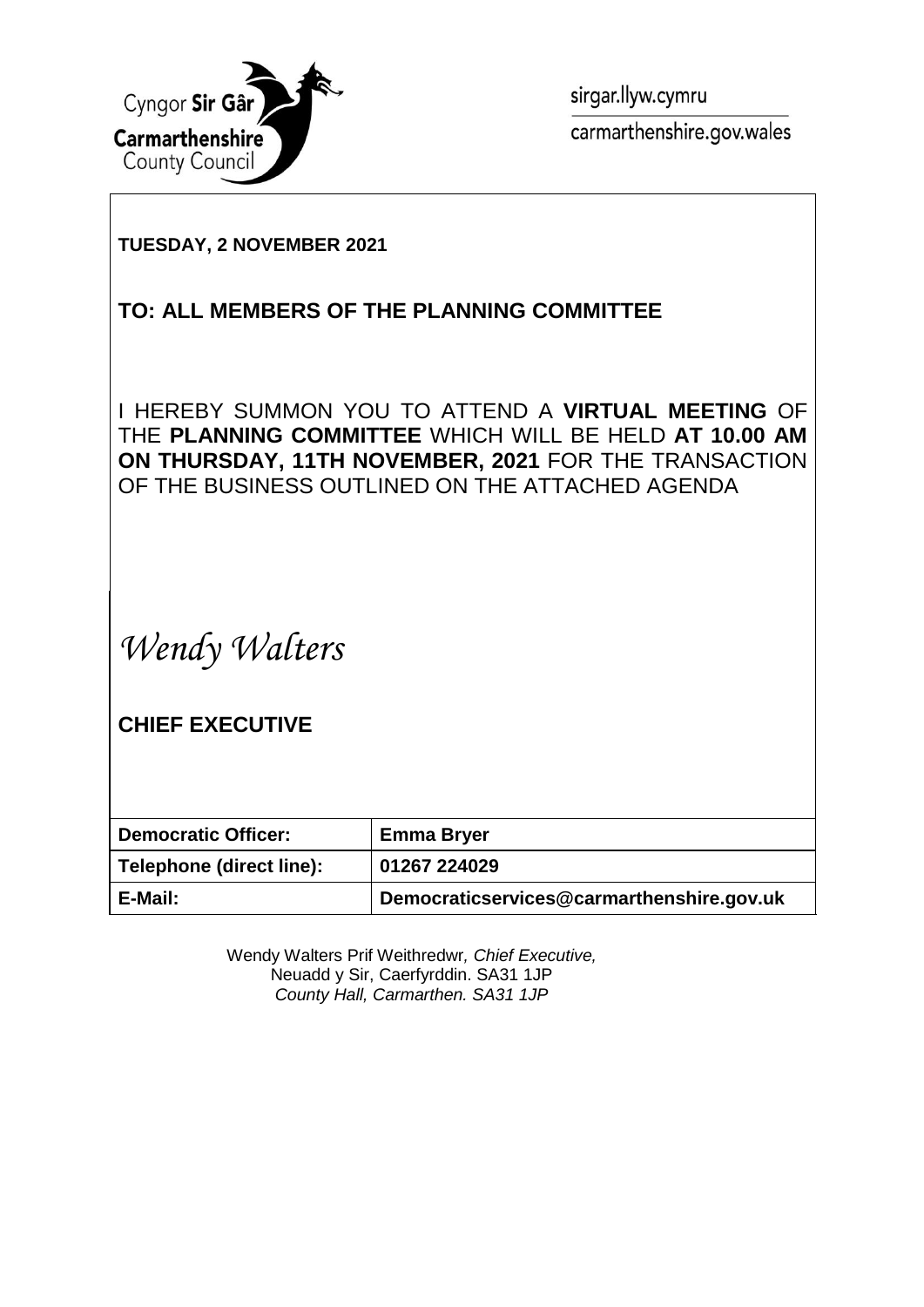## **PLANNING COMMITTEE 20 MEMBERS**

#### **PLAID CYMRU GROUP - 10 MEMBERS**

- 
- 
- **3. Councillor Jeanette Gilasbey** Member of Kidwelly Town Council
- **4. Councillor Ken Howell**
- **5. Councillor Carys Jones**
- **7. Councillor Jean Lewis**
- 
- **8. Councillor Dorian Phillips**
- 
- **10. Councillor Eirwyn Williams**

#### **LABOUR GROUP - 4 MEMBERS**

- **1. Councillor Deryk Cundy**
- 
- 
- **2. Councillor John James** Member of Pembrey & Burry Port Community Council **3. Councillor Kevin Madge Member of Cwmamman Town Council**
- **4. Vacancy**

#### **INDEPENDENT GROUP - 4 MEMBERS**

- **1. Councillor Sue Allen**
- **2. Councillor Ieuan Davies**
- **3. Councillor Joseph Davies**
- **4. Councillor Irfon Jones** (Vice-Chair) Member of Bronwydd Community Council

#### **NEW INDEPENDENT GROUP – 2 MEMBERS**

- **1. Vacancy**
- **2. Vacancy**

1. **Councillor Mansel Charles** Member of Llanegwad Community Council **2 Councillor Tyssul Evans** Member of Llangyndeyrn Community Council

**6. Councillor Alun Lenny** (Chair) Member of Carmarthen Town Council

**9. Councillor Gareth Thomas** Member of Llenedi Coummunity Council